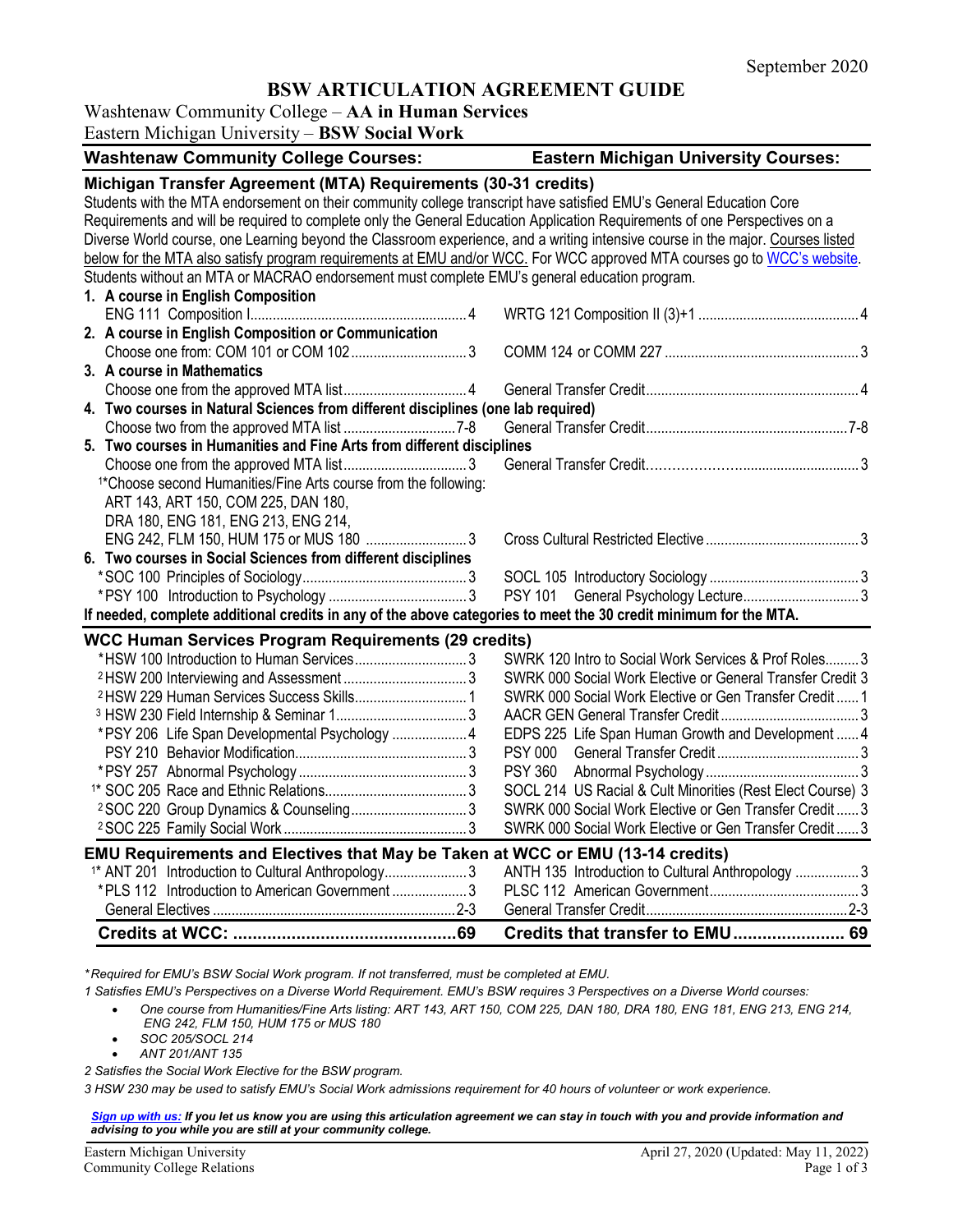## **BSW ARTICULATION AGREEMENT GUIDE**

Washtenaw Community College – **AA in Human Services** Eastern Michigan University – **BSW Social Work**

## **Completion of the BSW Social Work at EMU**

#### **Program Admission Process:**

- 1. Overall GPA of 2.3 or higher at time of admission to BSW program
- 2. Submission of an application which will be distributed in SWRK 251.
- 3. Completion of 40 hrs of post-high school volunteer, employment or internship experience in a human service setting.
- 4. Completion of introductory social work courses: SWRK 120, SWRK 200, SWRK 222, & SWRK 251 with grades of "C" or higher
- 5. Submission of a reflective essay completed in SWRK 251.

Meet with a BSW advisor to develop a Plan of Study and review progress to date

# **Major Requirements (51 credits)**

- **Pre-Admission Requirements (7 credits)**<br><sup>2</sup> SWRK 200 Human Diversity and Social Ju Human Diversity and Social Justice................. 3
- 2SWRK 222 Social Welfare Policies & Services ................. 3 2SWRK 251 Self-Assessment for the Profession of SW 1

## **Program Requirements (44 credits)**

| SWRK 451 Social Work Practice with People of Color 3                |  |
|---------------------------------------------------------------------|--|
| SWRK 450 Social Work Practice with Women and Girls 3                |  |
| SWRK 430 SW Eval & Research: Qual & Stat Mthds 4                    |  |
| SWRK 409 Generalist Social Work Practice with Groups . 3            |  |
| SWRK 408 Generalist SW Practice: Orgs & Communities 3               |  |
| SWRK 405 Analysis & Change of Social Welfare Policies 3             |  |
| <sup>1</sup> SWRK 350L2 General SW Practice: Orgs & Communities . 3 |  |
| <sup>3</sup> SWRK 319W Writing for Agency Practice  3               |  |
| SWRK 318 Practice I: Skill Integration Seminar 1                    |  |
| SWRK 317 Foundations of Social Work Practice 3                      |  |
| SWRK 315 Theoretical Bases for Social Work Practice3                |  |
|                                                                     |  |

*<sup>1</sup> Satisfies EMU's Learning beyond the Classroom general education requirement.*

*2 Students may concurrently register in SWRK 200, 251 and 222 at EMU while completing the program at WCC; or take during the spring/summer semester prior to starting the Social Work sequence at EMU. These courses are pre-requisites for all upper division SWRK courses.* 

*3 Satisfies EMU's Writing Intensive requirement.*

*Note: Students will apply for admission to the Social Work program while enrolled in SWRK 251.*